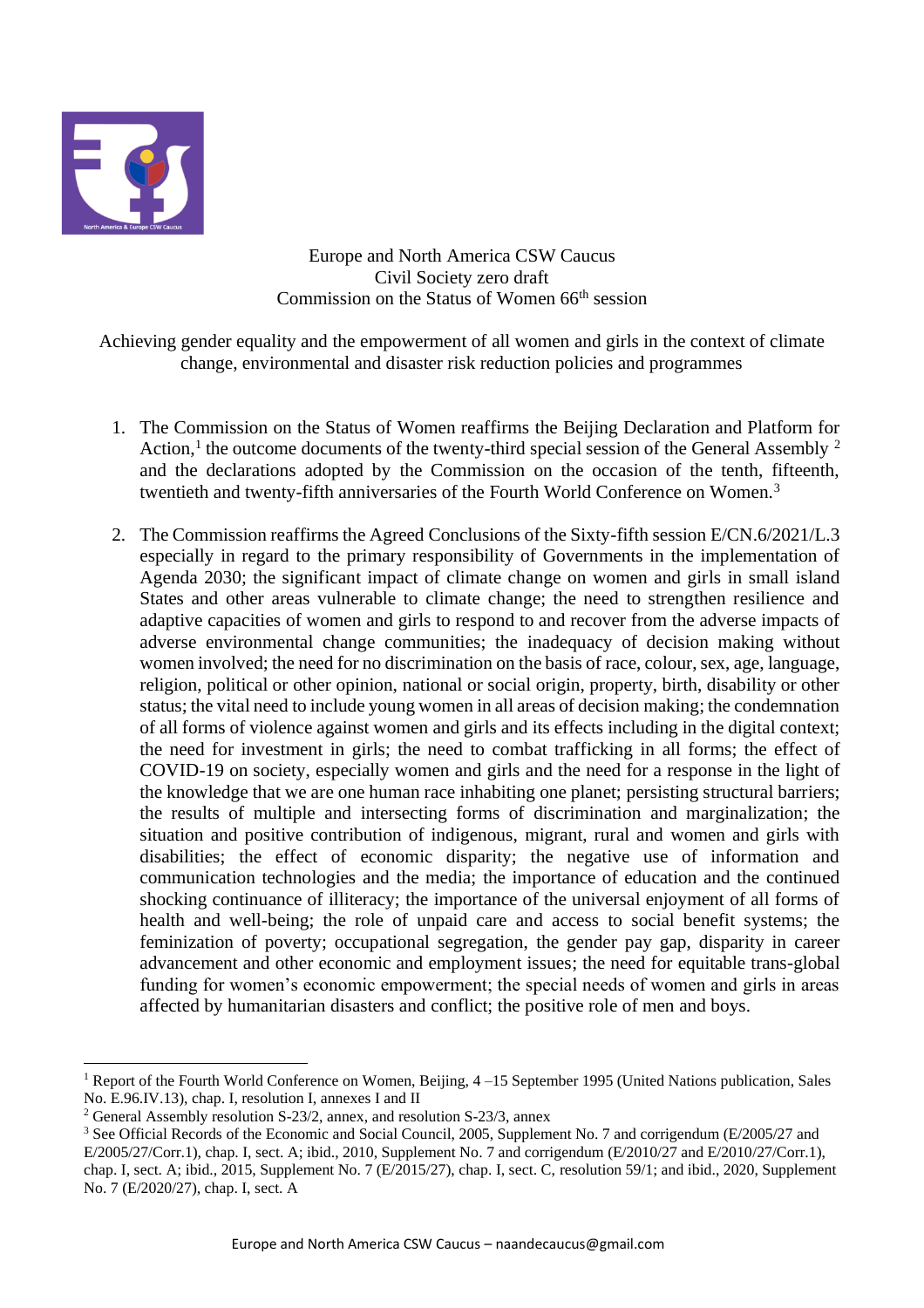- 3. The Commission reaffirms articles in the Agreed Conclusions of the Sixty-fifth session E/CN.6/2021/L.3 relating to existing UN conventions and treaties.
- 4. The Commission reaffirms that the Beijing Declaration and Platform for Action and the outcome documents of its reviews, and the outcomes of relevant major United Nations conferences and summits and the follow-up to those conferences and summits, have laid a solid foundation for sustainable development and that the full, effective and accelerated implementation of the Beijing Declaration and Platform for Action will make a crucial contribution to the implementation of the 2030 Agenda for Sustainable Development<sup>4</sup> and to achieving gender equality and the empowerment of all women and girls.
- 5. The Commission recalls the high-level meeting of the General Assembly on the twenty-fifth anniversary of the Fourth World Conference on Women, held in New York on 1 October 2020, which demonstrated commitment to the full and accelerated implementation of the Beijing Declaration and Platform for Action and the outcome documents of its reviews.
- 6. The Commission recalls the Agreed Conclusions of its Sixty-fifth session, noting the anniversary of the establishment of the women and peace and security agenda, reaffirming the full, equal and meaningful participation of women in all stages of peace processes is one of the essential factors for the maintenance and promotion of international peace and security and the need to address the effects of armed conflict and post-conflict situations on women and girls, including victims and survivors of sexual violence, especially as a result of climate change and natural disasters.
- 7. The Commission acknowledges the important role played by regional conventions, instruments and initiatives in their respective regions and countries, and their follow-up mechanisms, in the achievement of gender equality and the empowerment of all women and girls, including through the engagement of women in decisions relating to climate change, environmental and disaster risk reduction policies and programmes. The Commission particularly recalls the Istanbul Convention. 5
- 8. The Commission recalls that the parties to the Paris Agreement acknowledged that they should, when taking action to address climate change, respect, promote and consider gender equality, the empowerment of women and girls and intergenerational equity and, in this context, also recalls the adoption of the second gender action plan by the Conference of the Parties to the United Nations Framework Convention on Climate Change at its twenty-fifth session. 6
- 9. The Commission is committed to the prosperity of all, recognizing that the welfare of individuals rests in the welfare of society at large and recognizing the oneness of humanity advocates for tolerance and understanding.
- 10. The Commission notes that building a society that consciously pursues the collective purpose is the work of not only this generation, but of many generations to come, and welcomes all who labour alongside them in this undertaking.

<sup>4</sup> General Assembly resolution 70/1

<sup>5</sup> Council of Europe Convention on preventing and combating violence against womrn and domestic women. (CETS No 210)

<sup>6</sup> See FCCC/CP/2019/13/Add.1, decision 3/CP.25. E/CN.6/2021/L.3 21-04183 5/22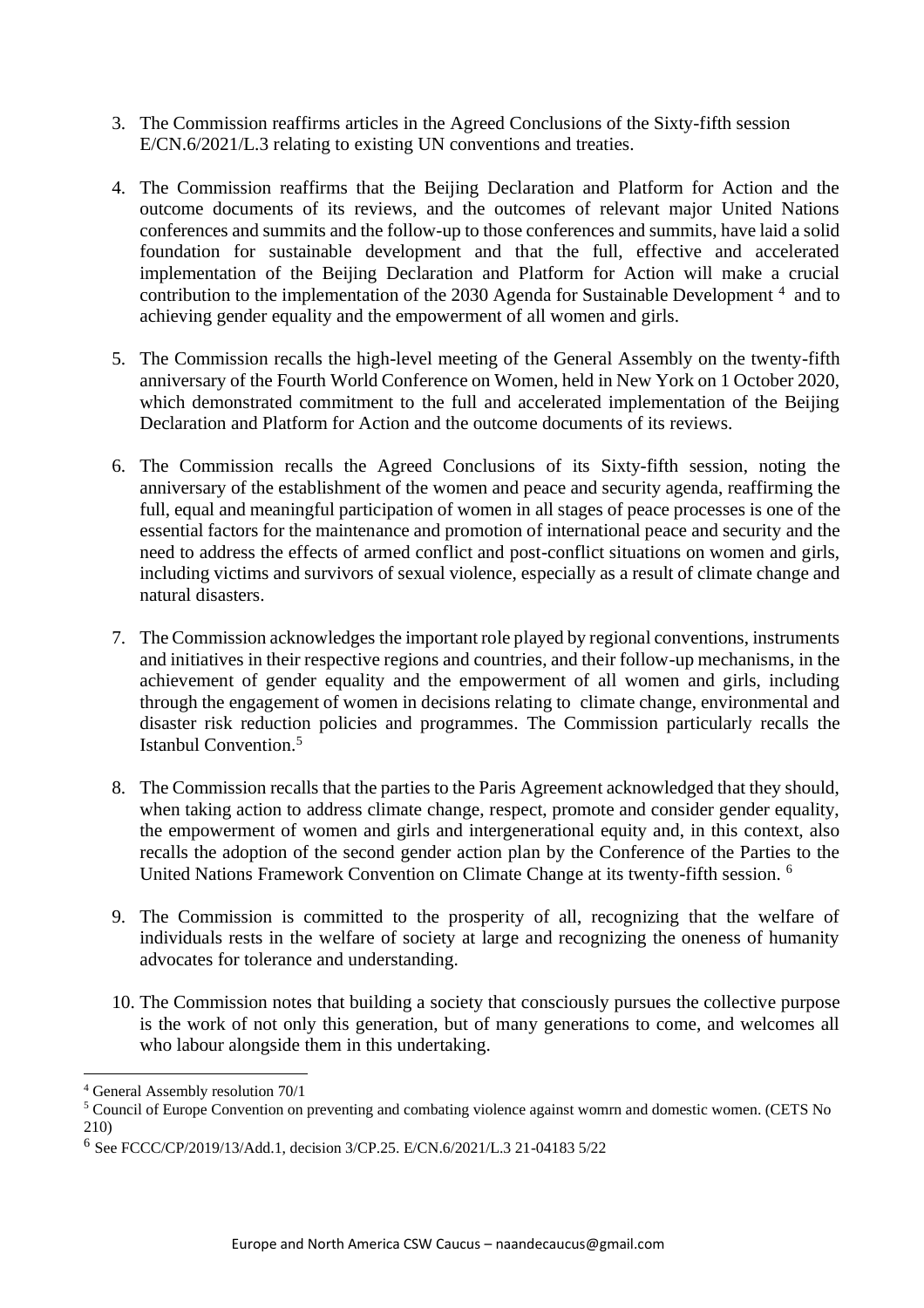- 11. The Commission recognizes that those living in areas affected by climate change and environmental disasters possess the capacity to steer the course of their own development and therefore need to be included in all decision-making processes.
- 12. The Commission notes that in order to achieve gender equality and the empowerment of all women and girls in the context of climate change, environmental and disaster risk reduction policies and programmes a rise in the capacity of the individual, the local community, and institutions is necessary, as each have a part to play, and each one has capacities and qualities that must be developed as each is incapable of manifesting its full potential on its own. It is by strengthening their dynamic relationships that their powers are combined and multiplied.
- 13. The Commission reaffirms the need to promote women's full and effective participation and leadership in decision-making regarding climate change, environmental and disaster risk reduction policies and programmes.
- 14. The Commission recognizes the active and essential role of women as technology drivers in accelerating development of technological advances in climate impact areas such as health, air and water pollution, food production, soil conservation, reforestation, carbon sequestration, and renewable energy.
- 15. The Commission notes women continue to be marginalized, and men are overrepresented on all constituted bodies on climate process with only 33 % women government delegates. In the ICT arena women make up only 17 % of students, 19 % of managers and 9 % of developers.
- 16. The Commission recognizes women are powerful change agents who bring specific knowledge, skills, and perspectives to effectively contribute to climate change adaptation and mitigation.
- 17. The Commission also recognizes that climate change financing has largely ignored women and girls in funding allocations and decision making, thereby failing to incorporate the perspectives of women and girls into policies, programs, and projects.
- 18. The Commission recognizes that industry, both private and public sectors, are the key drivers in carbon emissions and air, water, and land pollution; and yet are also vital in ameliorating the effects of climate change through positive technology changes and renewable energy as well as policy and legislation.
- 19. The Commission recognizes that 80% of people displaced by climate change are women, and women and are 14 times more likely to suffer health consequences and die during disasters; and that climate change, pollution, and destruction of environment equally impacts both hemispheres with a negative effect on women.
- 20. The Commission recognizes climate change is the single biggest, alarming health threat facing humanity, that has already harmed women's health disproportionately through air pollution, poor water quality, rampant disease, extreme weather events, forced displacement, food insecurity and pressures on mental health; climate change has exacerbated the deterioration of women's health, compounded by the lack of good healthcare across the globe.
- 21. The Commission recognizes the lack of gender and age-disaggregated health data disguises the needs of women and girls across the life course regardless of marital status, perpetuates lack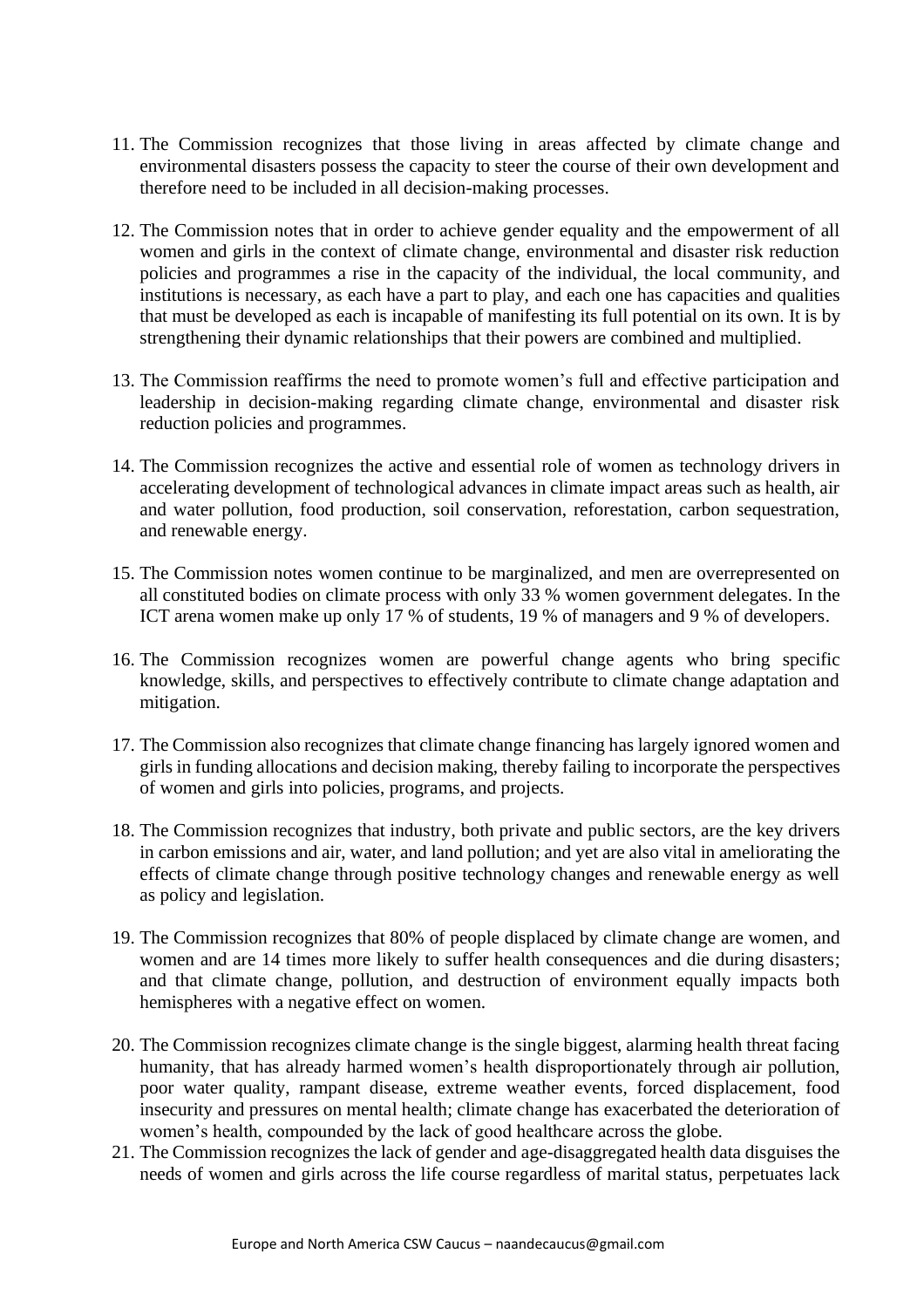of awareness, and impedes completion of education and action at all levels of decision-making for governments and global healthcare agencies at global and regional levels.

- 22. The Commission recognizes the differentiated impacts that climate change has on women, in particular on maternal and child health, older women, and widows, and on women's unpaid care work and their ability to earn an income, feed their family and send their children to school.
- 23. The Commission also recognizes the need to implement international, regional and national commitments and obligations aimed at achieving gender equality, including through temporary special measures, as appropriate, and create an enabling environment to promote women's full and effective participation in all matters pertaining to achieving gender equality and the empowerment of all women and girls in the context of climate change, environmental and disaster risk reduction policies and programmes.
- 24. The Commission welcomes the major contributions made by civil society, including women's and community-based organizations, feminist groups, women human rights defenders, organisations of older people, widows organisations, girls' and youth-led organizations and trade unions, in placing the interests, needs and visions of women and girls on local, national, regional and international agendas, including the 2030 Agenda. It recognizes the importance of having an open, inclusive and transparent engagement with civil society in the implementation of measures to achieve gender equality and the empowerment of women and girls.
- 25. The Commission recognizes the vision of "peace, justice and prosperity for all" is one held by noble-hearted people the world over and there are many challenges to overcome. It recognizes this calls for an expanded vision, a nuanced understanding of coexisting imperatives, added flexibility, and heightened institutional collaboration.
- 26. The Commission therefore urges governments at all levels and as appropriate, with the relevant entities of the United Nations system and international and regional organizations, within their respective mandates and bearing in mind national priorities, and invites civil society, inter alia, women's organizations, organisations of older people, widows organisations, youth-led organizations, feminist groups, faith-based organizations, the private sector and, national human rights institutions, where they exist, and other relevant stakeholders, as applicable, to help previously antagonistic groups find unity through pursuit of a common goal; to learn to put aside inherited customs and attitudes that belong to humanity's period of adolescence, and to overcome prejudices of all kinds; to guard against any tendency to view matters with cynicism or an eye for faults, and instead sustain an eager and constructive outlook; to put the equality of women and men into practice; to cast off inertia and apathy through the exercise of individual initiative; to harness the power of modern technologies without succumbing to their potentially enervating effects and take the following actions:

## **Strengthen normative, legal and regulatory frameworks**

a. Take action to ensure robust systems are in place to continually build capacity and support women and girls affected by climate change and other environmental change and disasters;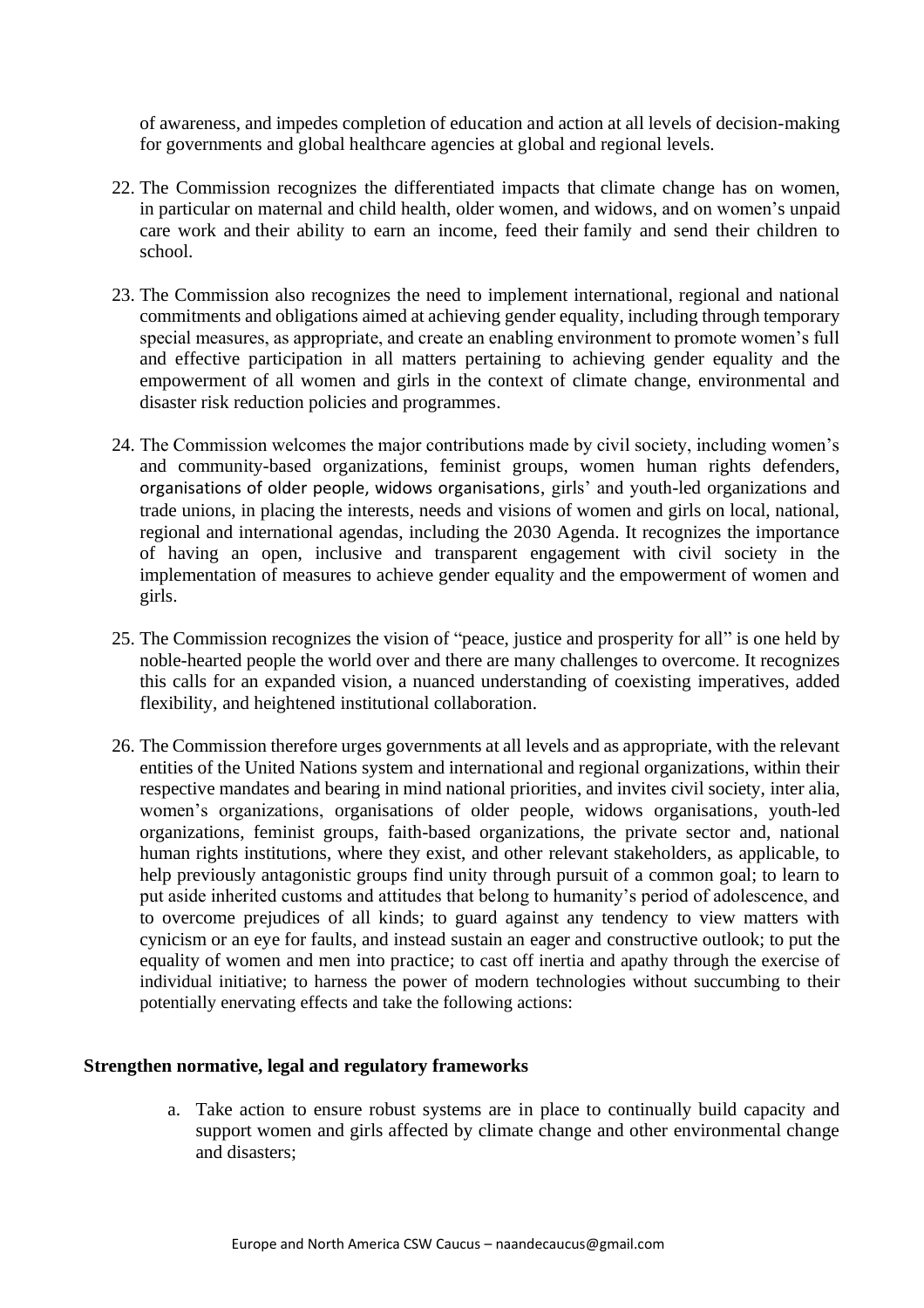- b. Take action to recognize everyone as a potential partner to collaborate with, fostering fellow feeling even among groups who may traditionally have been hostile to one another, remaining clear sighted about the creative power of unity and humanity's capacity for altruism;
- c. Take action to focus on transcending differences, harmonizing perspectives, and promoting the use of consultation for making decisions, emphasizing qualities and attitudes—such as trustworthiness, cooperation, and forbearance—that are building blocks of a stable social order;
- d. Take action to focus on building capacity for service, recognizing the ability of a population to become the protagonists of their own development;
- e. Take action to ensure training for women in climate-resilient jobs, including food and water security, to transition to a carbon-free environment and education in schools on climate crisis mitigation and adaptation for a sustainable future;
- f. Prioritise knowledge management and strategies for disaster reduction and resilience that focus on the care, protection and support of girls and women who are dependent on natural resources for their well-being and livelihoods;
- g. Take robust action to ensure the collection of comprehensive data on displaced girls and women, disaggregated by birth and marriage documentation, to form evidencebased policies on climate-induced migration, as outlined in the Global Compact for Safe, Orderly Migration;
- h. Take action to ensure robust investment in gender-responsive policies and programs that prioritize girls and women of all ages (including underrepresented, rural, indigenous and people with disabilities and widows) in decision-making, implementation and monitoring of mitigation and adaptation strategies at the local, community and national level;
- i. Take action to provide financial support for mitigation and adaptation to climate change for women in the Global South through dedicated funds, debt cancellation, grants instead of loans and reparations from the Global North that privilege local ecosystems, indigenous knowledge and youth leadership;
- j. Take action to increase the numbers of women on all bodies relating to climate change including those providing funding;
- k. Take action to ensure funding mechanisms alleviate not exacerbate the feminisation of poverty and play a catalytic role in increasing climate action;
- l. Take action to fund women innovating technological advances and solutions, both of which critically require equitable access to participation and decision making at all levels;
- m. Take action to ensure equitable deployment of funds by assessing projects through a gendered lens in investment portfolios and women-led projects, noting fiscal policies responsive to women's need and gender equality objectives contribute to better economic outcomes and social benefits as stated by IMF 2016;
- n. Take action to ensure the elimination of legal barriers to women, including widows, concerning land ownership, resources and inheritance, to reduce the economic impacts of climate change on girls and women who suffer most from food and water insecurity;
- o. Take action to fully implement existing commitments and obligations with respect to the achievement of gender equality and the empowerment of all women and girls, and the full and equal enjoyment of their human rights and fundamental freedoms without discrimination of any kind, so as to ensure their contribution to decisions on policies and programmes relating to climate change, environmental and disaster risk reduction;
- p. Consider ratifying or acceding to, as a matter of particular priority, the Convention on the Elimination of All Forms of Discrimination against Women and the Convention on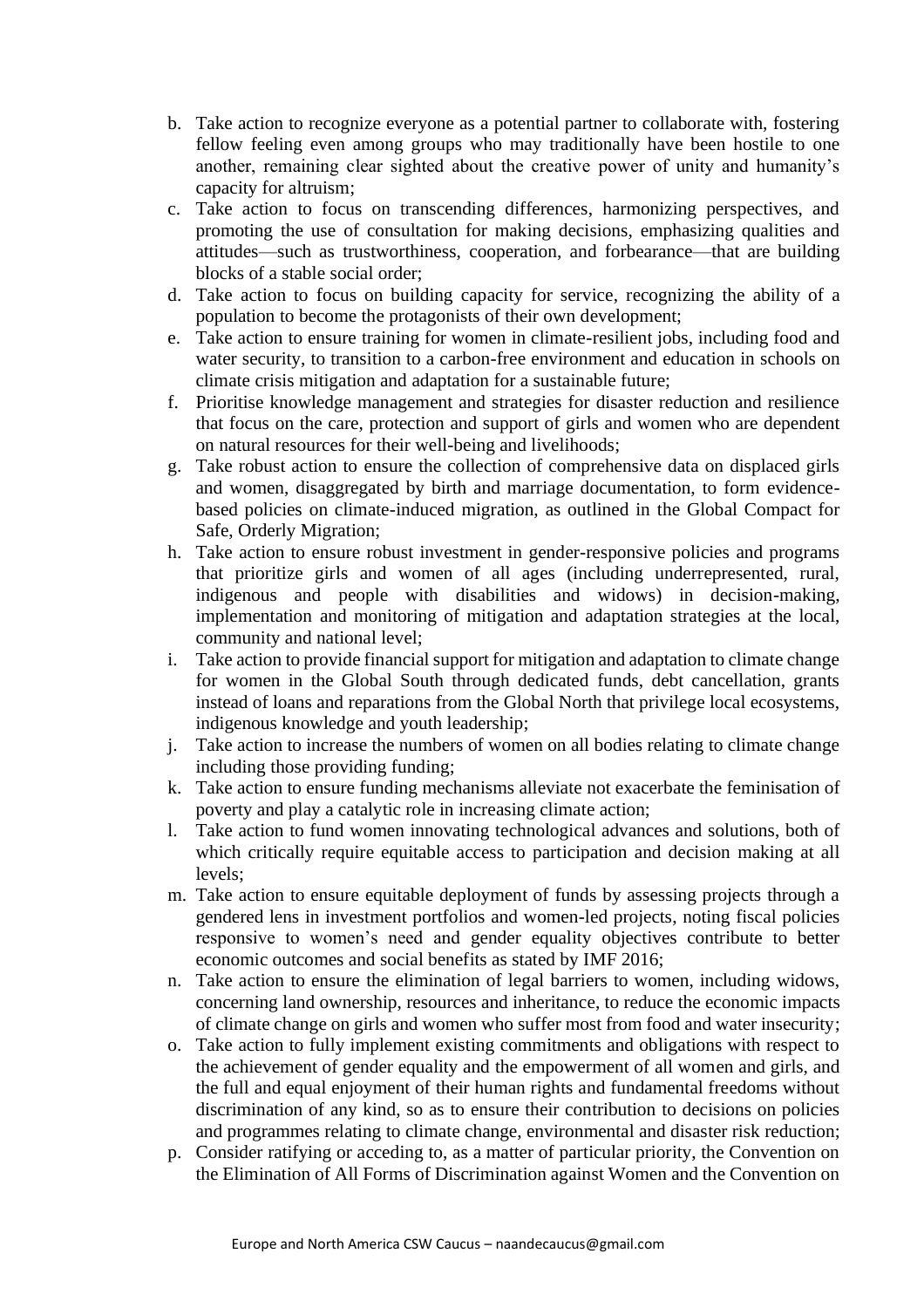the Rights of the Child, and the Optional Protocols thereto, limit the extent of any reservations, formulate any such reservations as precisely and as narrowly as possible to ensure that no reservations are incompatible with the object and purpose of the Conventions, review their reservations regularly with a view to E/CN.6/2021/L.3 21- 04183 13/22 withdrawing them, withdraw reservations that are contrary to the object and purpose of the relevant Convention and implement the Conventions fully by, inter alia, putting in place effective national legislation and policies;

- q. Refrain from promulgating and applying any unilateral economic, financial or trade measures not in accordance with international law and the Charter of the United Nations that impede the full achievement of economic and social development, particularly in developing countries, especially those that have a direct effect on climate change, environmental and disaster risk reduction;
- r. Take measures to achieve women's equal and meaningful participation and equal opportunities in achieving gender equality and the empowerment of all women and girls in the context of climate change, environmental and disaster risk reduction policies and programme;
- s. Set specific targets and timelines to achieve gender equality and the empowerment of all women and girls in the context of climate change, environmental and disaster risk reduction policies and programmes through relevant measures, such as affirmative actions, appropriate temporary special measures, inter alia quotas, appointments, training programmes and targeted outreach to women, including young and widowed women, and women who are in vulnerable situations;
- t. Ensure that the perspectives of women and girls are taken into account in armed conflict and post-conflict situations and in humanitarian emergencies and that they effectively and meaningfully participate, on equal terms with men, in the design, implementation, follow-up and evaluation of policies and activities related to conflict prevention, peace mediation, peacebuilding and post-conflict reconstruction, as well as take into account the perspective of women and girls who are internally displaced and who are refugees; and ensure that the human rights of all women and girls are fully respected and protected in all response, recovery and reconstruction strategies and that appropriate measures are taken to eliminate all forms of violence and discrimination against women and girls in this regard and ensure their positive participation in climate change action;
- u. Mainstream a gender perspective in the conceptualization, development and implementation of digital technologies and related policies especially in regard to climate change, environmental and disaster risk reduction policies and programmes;
- v. Strengthen the capacity of national machineries for gender equality and the empowerment of all women and girls, by providing sufficient allocation of financial, technical and human resources, to enable them to effectively carry out their mandates with addition funding for their work in regard to climate change;
- w. Call on the United Nations system to continue to mainstream a gender perspective into its policies and programmes, including those addressing COVID-19 response and recovery, with additional resources for work on climate change and environmental and disaster risk reduction policies and programmes;
- x. Integrate a gender perspective into the design, implementation, monitoring and evaluation of national policies, climate change mitigation and adaptation programmes, needs assessment, forecast and early warning systems, and response and recovery plans on disaster risk management, biodiversity loss, environmental degradation and pollution, especially in developing countries, and recognize the full and effective participation of women in decision-making at all levels, in particular on strategies and policies related to the impacts of climate change, while also noting the importance of